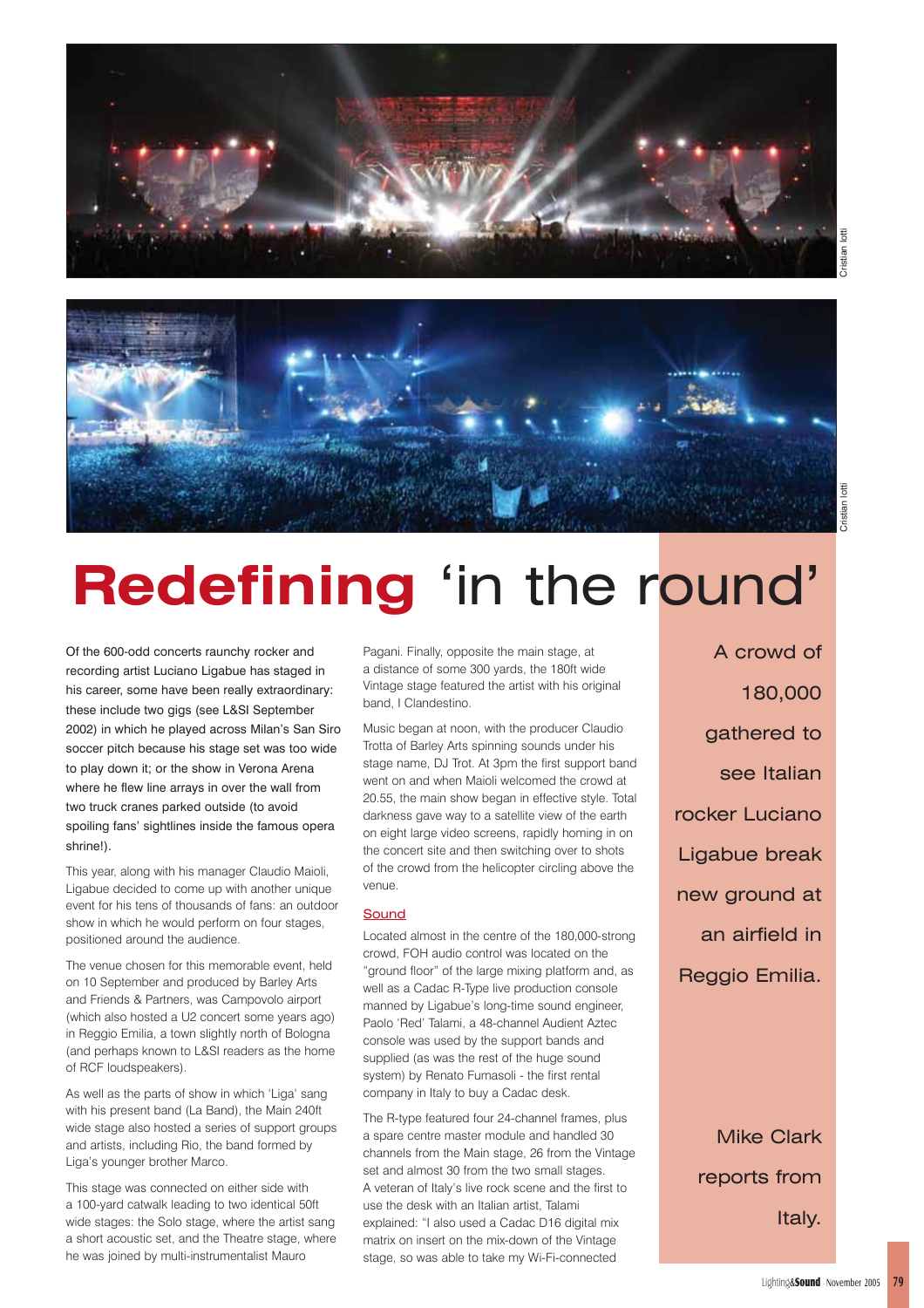







#### *From top,*

*Luciano Ligabue in action; Optocore's product manager Luca Giaroli gives the thumbs-up to the system;*

*FOH sound engineer Paolo 'Red' Talami.*

tablet PC down to the stage and tweak the mix at rehearsals."

Fumasoli's team installed a large Martin Audio line array system, designed by the UK manufacturer's senior project designer, Jim Cousins, who explained: "The Main and Vintage stages were equipped with stand-alone systems, each comprising large (32 x W8L per side) leftright arrays in long-throw, wide coverage configuration augmented by six 16-cabinet line array delays - three in each direction."

These delays (which had W8LC compact 3-way line enclosures) were placed midway between the two stages to allow common towers to be used, which also provided a level of redundancy in the event of any of the delay tower signals failing. The Solo and Theatre stages each had local ground-stacked systems for the audience members nearest to them, which were delayed to the main systems, and the Main stage's rig had two additional delay towers, comprising 14 W8L systems, one on either side of the three dual-role central towers, to provide a strong directional source, as the audience space widened away from the main stage.

Although Fumasoli has the largest stock of W8L systems in the country, due to the size of the event, he was obliged to do a dry rent deal with other firms for the remainder: Capital Sound Hire and FX Music (UK), D-Rent and Ampco Pro Rent (Belgium) and Sirius (Holland) all contributed. The rig was powered by a combination of Martin Audio MA 4.2 and MA 2.8, plus Lab Gruppen FP 3400 and FP 6400 amplifiers, and controlled via 30 XTA DPA 224 and DPA 226 processors with two Audiocore networks.

Klaus Hausherr, on Main stage monitor mixing chores with assistant Giorgio Contaldo, helmed a pair of Yamaha PM5000 consoles, one of which was used for support bands and services such as talkback. He explained: "We started work a few months ago as far as the audio design was concerned, did a pair of small warm-up dates in clubs in Zurich and Munich, then came down to start set-up. We'd no IEM on the main stages,

just wedges - all biamped Martin LE12J, with XTA 224 crossovers and Lab Gruppen amps. IEM was only used on the theatre stage for sync problems, as the impact of the PA at such a distance could have created problems as far as delay was concerned with conventional monitoring. A few changes were made to the original project - for example, the desks were originally supposed to be below the stage, but I preferred to be up on top, in the wings. We also changed the side-fill set-up, which was originally to be floor-stacked, but was eventually flown to optimize their use, and we used Martin's compact line arrays, with which I was really satisfied."

David Bisetti, Hausherr's counterpart on the Vintage stage, manned a Heritage 3000, which controlled 26 Martin 12J and a Martin compact line array on side-fill duty. No IEM was to be found here either. Bisetti, who has worked with Iggy Pop and the Cure in the past, as well as large productions like the Rome MTV Day, was on his first outing with Ligabue. He said afterwards: "I really enjoyed the gig - the Vintage stage had plenty of rock 'n' roll punch and I seemed to get the sound the artist wanted."

The impressive audio setup was linked with a 1,300-yard Optocore fibre optics ring and the firm's product manager Luca Giaroli, personally baby-sitting the network, explained: "With distances like those at the Campovolo to be covered, fibre optics was the only reasonable choice for signal transport. Our systems are able cover up to 600 yards between units, as well as completely avoiding signal loss and interference.

"As far as the actual ring was concerned, out front, alongside the main desk, there were three LX4B 48-input FOH units - one for the Vintage stage, one for the support bands and the other for Liga on the main stage. The main stage had two 48in/16out LX4A stage units and the Vintage set another, whereas one of the two small ones had an X6 8in/8out converter unit a DD32 8in/8out digital I/O unit and the other an X6 8in, an X6 16in and a DD32 E. We also ran a 2-way line to the White Mobile."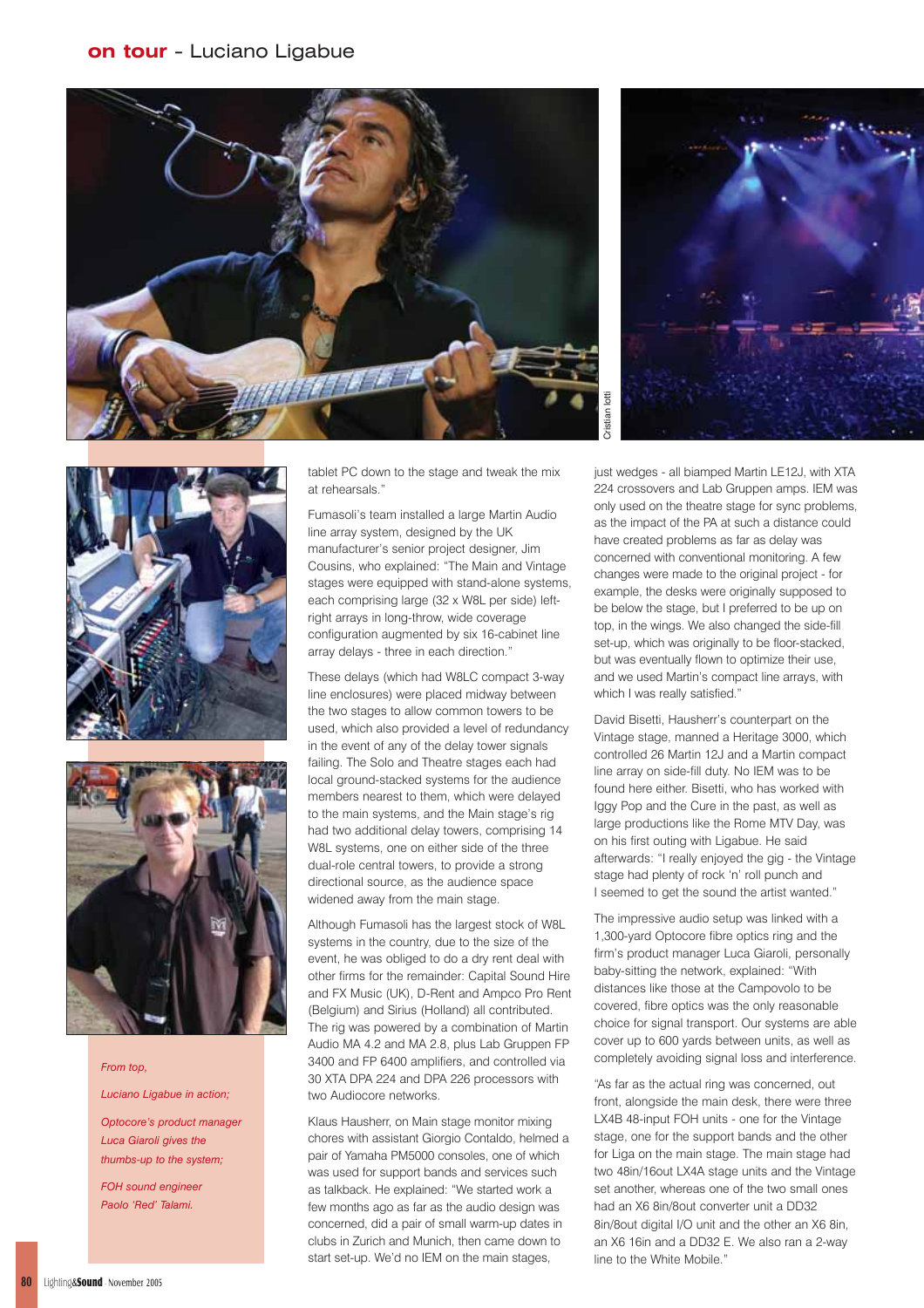



## Broadcast

Backstage at the event, there was an impressive fleet of OB trucks, the largest of which were the Telerecord High Definition Unit 18 and the White Mobile, a familiar sight at high profile events requiring either mixdown of live audio for broadcast playout, or (as in this case) quality hard disk recording for DVD (or CD) release. Led by owners Amek Ferrari and Vanis Dondi, the White Mobile used 10 Alessis HD24 machines to record the event (after which the recording was converted to AIFF for ProTools post-production work. As well as the feed from the stages, Amek and Vanis also placed 12 of their own ambient mics (which included Sennheiser MHK 418 and MHK 70) strategically round the venue.

As well as coverage of the concert by Mediaset, which screened the show more than a month later on its Italia 1 channel and Premium Digital Terrestrial, an HD recording was made of the record-breaking event by Telerecord for the show's DVD release. The Tuscan firm was called in by Cinevideo Studio's Paolo Baraldi, the video's executive producer, along with Marco Salom of Angel Film, the DVD's production company.

Telerecord's Fabio Bertini explained: "We used our newly fitted-out Unit 18 with 12 HD cameras and Unit 12, the latest addition to our facilities, a small (3/4 camera) HD van. As well as these for the DVD work, we had a seven-camera SD truck, which gave the necessary feeds to specialist video projection firm STS."

## Video

The use of video screens for IMAG purposes was essential for this huge crowd: a total of eight screens were installed by STS: a 66 x 33ft semicircular screen on either side of the main stage, two 39 x 30ft screens at the Vintage set, a 39 x 21ft screen midway along each catwalk and a 24 x 36ft screen at each of the two small stages at the end. The PVC screens were made from Luce, a PVC fabric manufactured by Peroni, chosen for its constant whiteness and the fact that it lets more air through than other types, so

ensures higher resistance and creates less problems with wind (the concert would have gone ahead even in the event of bad weather).

Three projectors were employed for each screen; the semicircular screens had Barco ELM R18 DLP units (18,000 ANSI lumens), while the remainder used Eiki XT3 LCD models (10,000 ANSI lumen). Alberto Azzola, in charge of the eight-strong STS team, explained: "We opted for video rather than LED screens because, apart from the considerable difference in cost, it would have been impossible to put together over 1,000sq.m of the same type of LED panels, and using different brands or models would have given a 'patchy' result. This solution also enabled the screens to be used at certain points in the show with the lighting fixtures, which couldn't have been done with an LED set-up."

# **Lighting**

Lighting contractor was PRG Europe, and the visual impact of the event was controlled by lighting designer Graziano 'Billy' Bigliardi and desk programmer Mark Payne. Massimo Iacoboni of Red Music Service was head of lighting for the event and, although running a high temperature the night of the show, he explained the ins and out of an event of this size: "This is one of the largest events ever staged in Europe . . . we worked on-site for 20 days to put the thing together - I arrived on the 19th, the UK team on the 23rd and everything was up and ready for Mark Payne - in my opinion one of the world's best programmers - and Billy to start work at the consoles by the 30th. This was quite a feat, considering the size of venue, the weather, which wasn't always favourable, and the fact that, being turf, the crew couldn't push the flight-cases about."

On the subject of weather, never one to leave anything to chance, Iacoboni had his own small on-site Oregon "met station", to help with forecasting rain, but also useful for the wind, enabling the necessary precautions to be taken in time. Iacoboni was also responsible for 26 power generators, which had to run round the





#### *From top,*

*The view of the main stage from behind the Cadac R-Type mixing console. The huge, semi-circular screens are visible on each side;*

*Main stage monitor engineer, Klaus Hausherr;*

*Amek Ferrari in his White Mobile.*

Crew Photos: Mike Clark